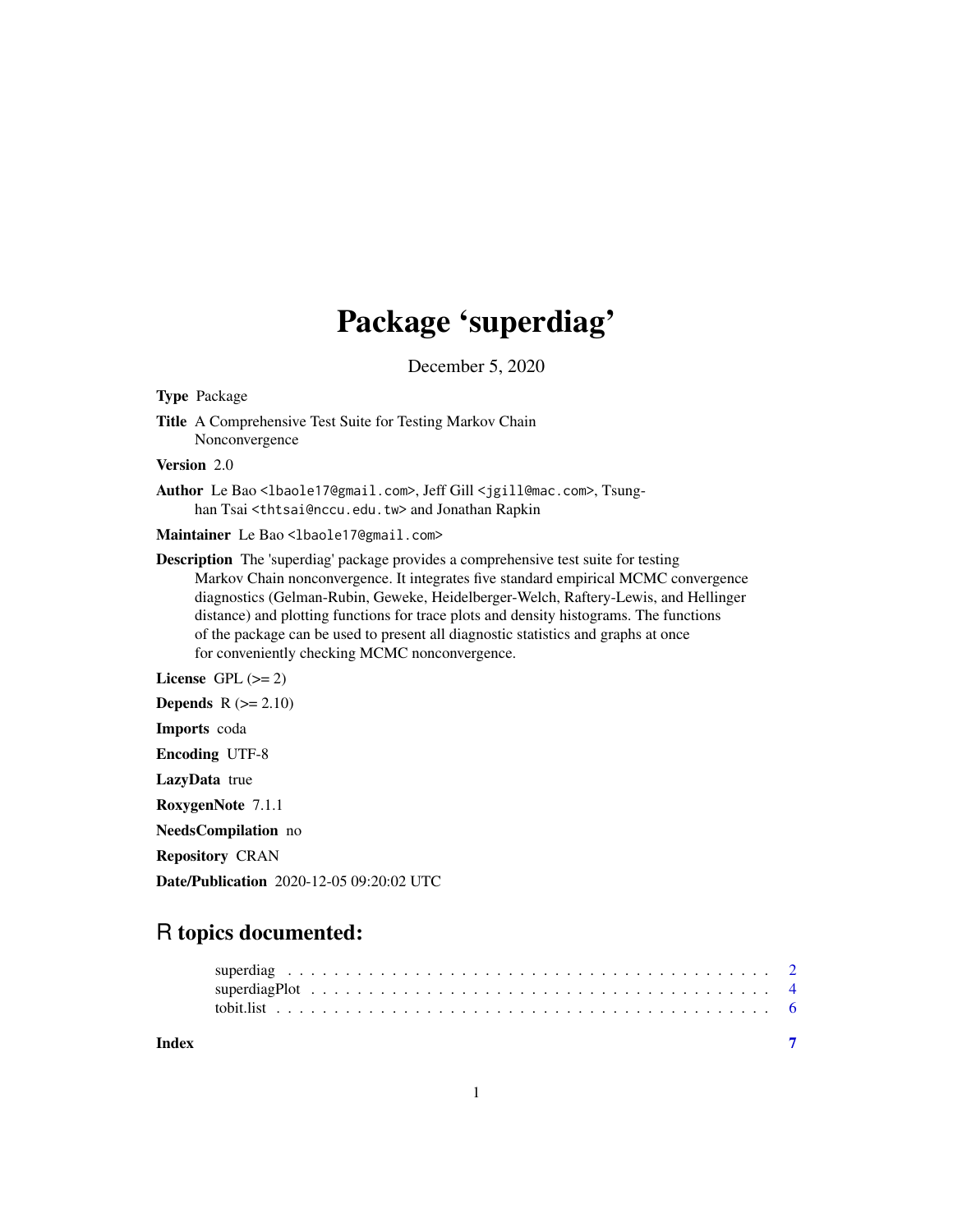#### Description

The superdiag function takes MCMC samples as input. It provides a comprehensive test suite for Markov chain nonconvergence, which integrates five standard empirical MCMC convergence diagnostics: Gelman-Rubin, Geweke, Heidelberger-Welch, Raftery-Lewis, Hellinger distance. It can also present trace plots and density histograms along with the diagnostics as options.

#### Usage

```
superdiag(
 mcmcoutput,
 burnin,
  terms = "all",plot = FALSE,
 confidence.gr = 0.95,
  frac1.gw = 0.1,
  frac2.gw = 0.5,
  eps.hw = 0.1,
 pvalue.hw = 0.05,
 q.r1 = 0.025,r.r1 = 0.005,
  s.r1 = 0.95,
 eps.r1 = 0.001,bins = 5,
 binwidth = NULL
)
```
#### Arguments

| mcmcoutput    | A mome or mome. list object.                                                                                                                                                                    |
|---------------|-------------------------------------------------------------------------------------------------------------------------------------------------------------------------------------------------|
| burnin        | The number of burn-in iterations. Defaults to half of the chain(s).                                                                                                                             |
| terms         | The convergence diagnostic methods. Defaults to all five methods. Users can<br>also specify one or more particular methods chosen from "geweke", "heidel",<br>"raftery", "gelman", "hellinger". |
| plot          | Logical values indicates whether a graph of superdiage lot should be presented<br>with a run of the function. Defaults to FALSE.                                                                |
| confidence.gr | $(1-\alpha)\%$ for the Gelman and Rubin test. The upper 95% credible interval is the<br>default.                                                                                                |
| frac1.gw      | frac1 for the Geweke test. The proportion of the early era of the chain, defaulted<br>to $0.1$ .                                                                                                |
| frac2.gw      | frac2 for the Geweke test. The proportion of the late era of the chain, defaulted<br>to $0.5$ .                                                                                                 |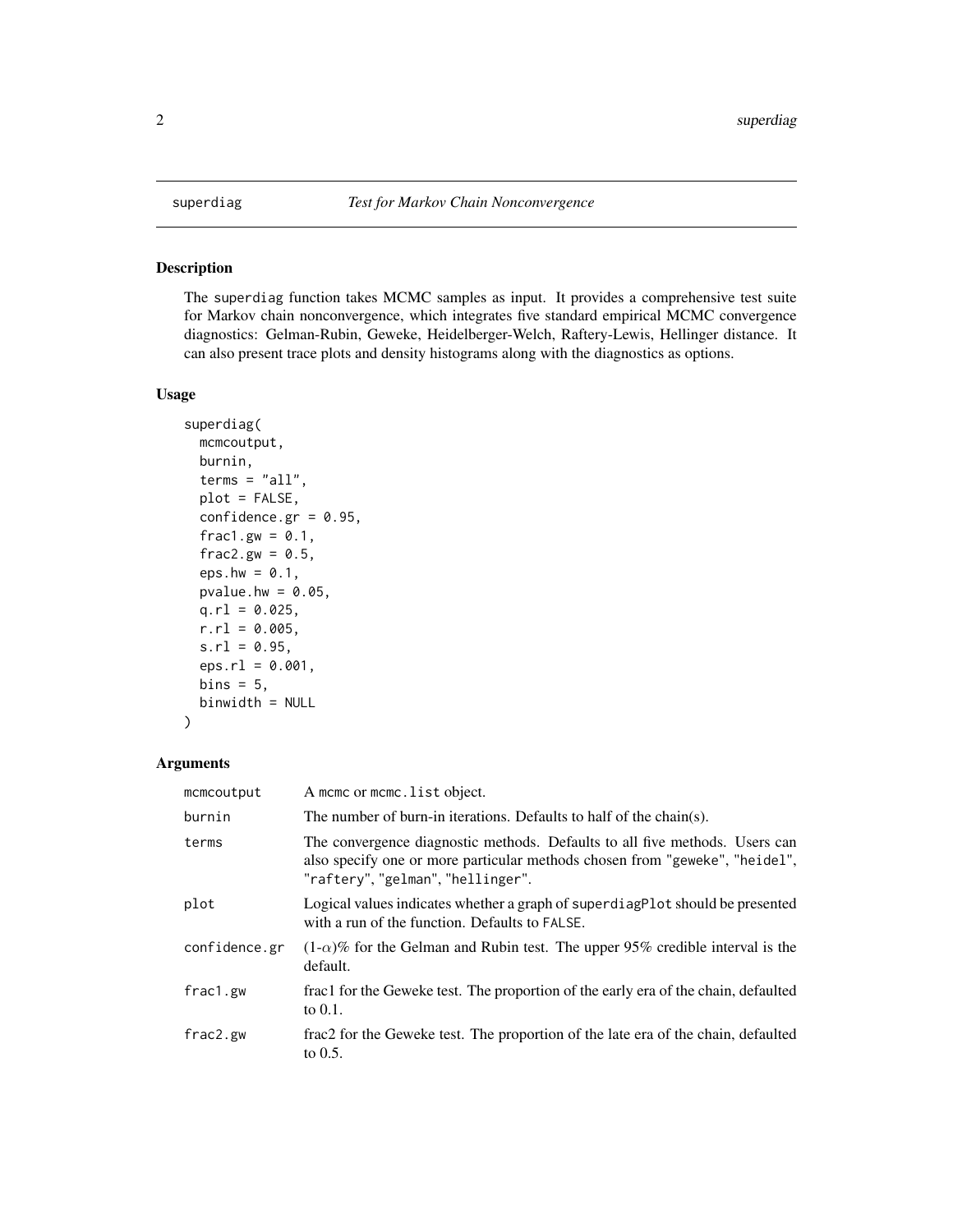#### <span id="page-2-0"></span>superdiag 3

| eps.hw    | epsilon for the Heidelberger and Welch test. The accuracy parameter deter-<br>mines whether the halfwidth is passed or not, defaulted to 0.1.                                                          |
|-----------|--------------------------------------------------------------------------------------------------------------------------------------------------------------------------------------------------------|
| pvalue.hw | p-value for the Heidelberger and Welch test. The halfwidth of the test calculates<br>a $(1-\alpha)\%$ credible interval around the sample mean for each parameter dimen-<br>sion. The default is 0.05. |
| q.rl      | q-parameter for the Raftery and Lewis test. The posterior tail threshold of inter-<br>est, defaulted to 0.025.                                                                                         |
| r.r1      | r-parameter for the Raftery and Lewis test. The tolerance for the tail threshold,<br>defaulted to 0.0005.                                                                                              |
| s.rl      | s-parameter for the Raftery and Lewis test. The desired probability of being<br>within the tolerance, defaulted to 0.95.                                                                               |
| eps.rl    | convergence epsilon for the Raftery and Lewis test. The convergence tolerance<br>value, which is used to determine a stopping point based on a parallel chain<br>process, defaulted to 0.001.          |
| bins      | Number of bins for within-chain Hellinger distance test. Defaults to 5.                                                                                                                                |
| binwidth  | Alternative specification for bins. The size of bin for each batch of the chain(s)<br>for computing the distance between batches.                                                                      |

#### Details

If only one chain is analyzed, the default settings in boa and coda for Geweke, Raftery-Lewis, and Heidelberger-Welch diagnostics are used. If multiple chains are provided, only the first chain uses the defaults and all other chain analyses get random values as follows. For Geweke test, random non-overlapping proportions up from the start of the chain and down from the end of the chain are generated. For Heidelberger-Welch test, the value of pvalue.hw is sampled with replacement from common  $\alpha$  values; the value of eps. hw is sampled uniformly in the interval [0.01:0.2]. For Raftery-Lewis test, each of these four parameters are sample from a vector (changeable by users) of values around the defaults (larger and smaller) to provide a reasonable range of alternatives. For Hellinger distance, if only one chain is analyzed, only within-chain distance will be reported.

#### Value

A list object including the results for all the diagnostics. A superdiagPlot including both traceplot(s) and density histogram will also be returned if plot=TRUE.

#### References

Tsai, Tsung-han and Gill, Jeff (2012). "superdiag: A Comprehensive Test Suite for Markov Chain Non-Convergence." *The Political Methodologist*, 19 (2), 12-18.

Plummer, Martyn, Nicky Best, Kate Cowles, and Karen Vines (2006). "CODA: convergence diagnosis and output analysis for MCMC." *R news*, 6 (1), 7-11.

#### See Also

[superdiagPlot](#page-3-1), [gelman.diag](#page-0-0), [heidel.diag](#page-0-0), [raftery.diag](#page-0-0), [gelman.diag](#page-0-0)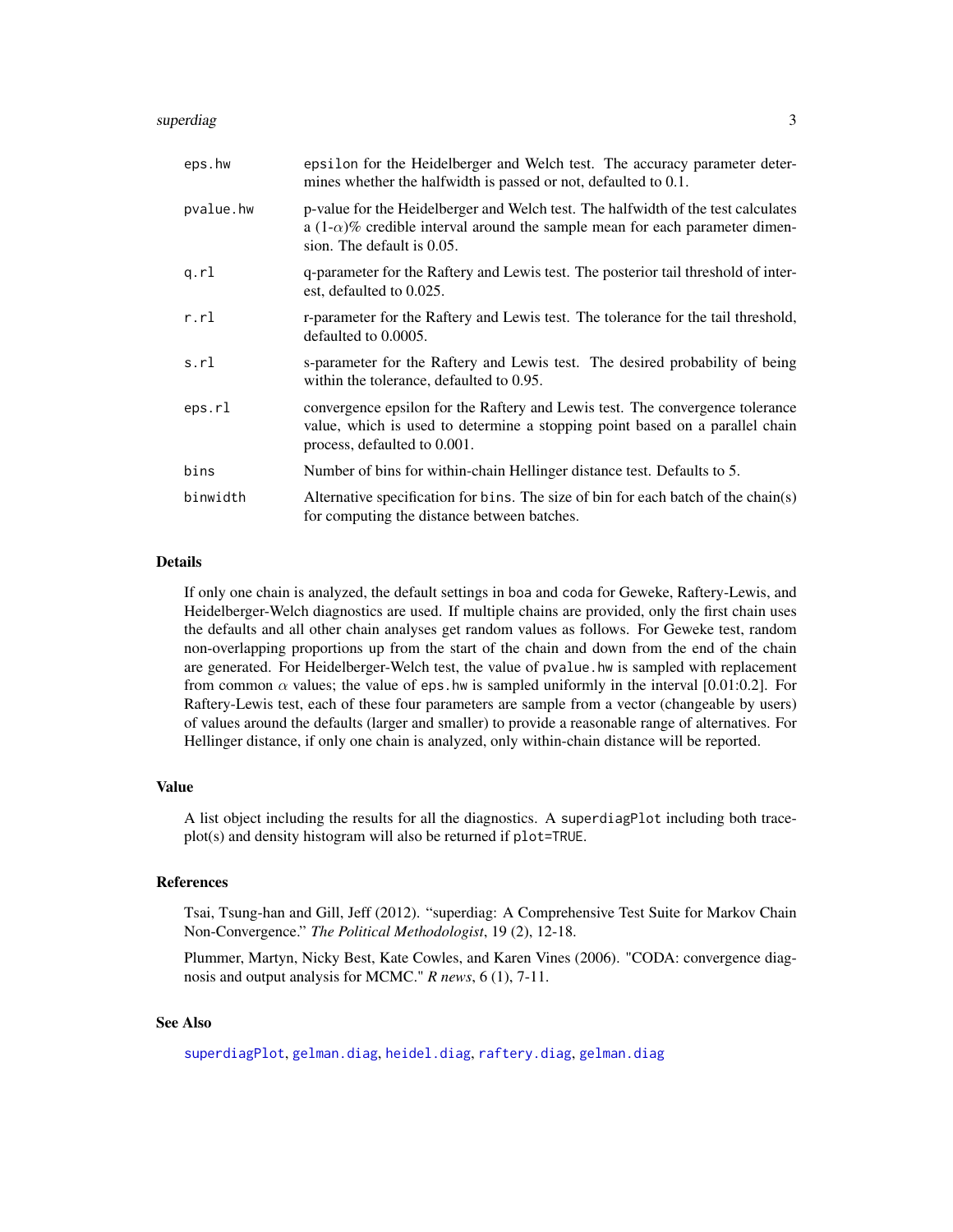#### Examples

## Not run:

```
data(tobit.list)
summary(tobit.list[1])
# FOR mcmc.list OBJECT
superdiag(tobit.list, burnin=0)
# FOR mcmc OBJECT
tobit.diag <- superdiag(tobit.list[[1]], burnin=0, plot=TRUE)
tobit.diag
## End(Not run)
```
<span id="page-3-1"></span>superdiagPlot *Summary Plots for* mcmc *Objects*

#### Description

The superdiagPlot function takes mcmc or mcmc.list as input. It provides summary plots including trace plot(s) and density histogram(s) for each variable in the MCMC chain(s).

#### Usage

```
superdiagPlot(
 mcmcoutput,
 burnin,
 params,
  title,
  col,
  trace.options,
 density.options,
  title.options
)
## S3 method for class 'mcmc'
superdiagPlot(
 mcmcoutput,
 burnin,
 params = "all",
  title,
  col = c("grey25", "grey75"),trace. options = list(trace.axis = TRUE, box = TRUE),
 density.options = list(),
  title.options = list()
\mathcal{E}
```
<span id="page-3-0"></span>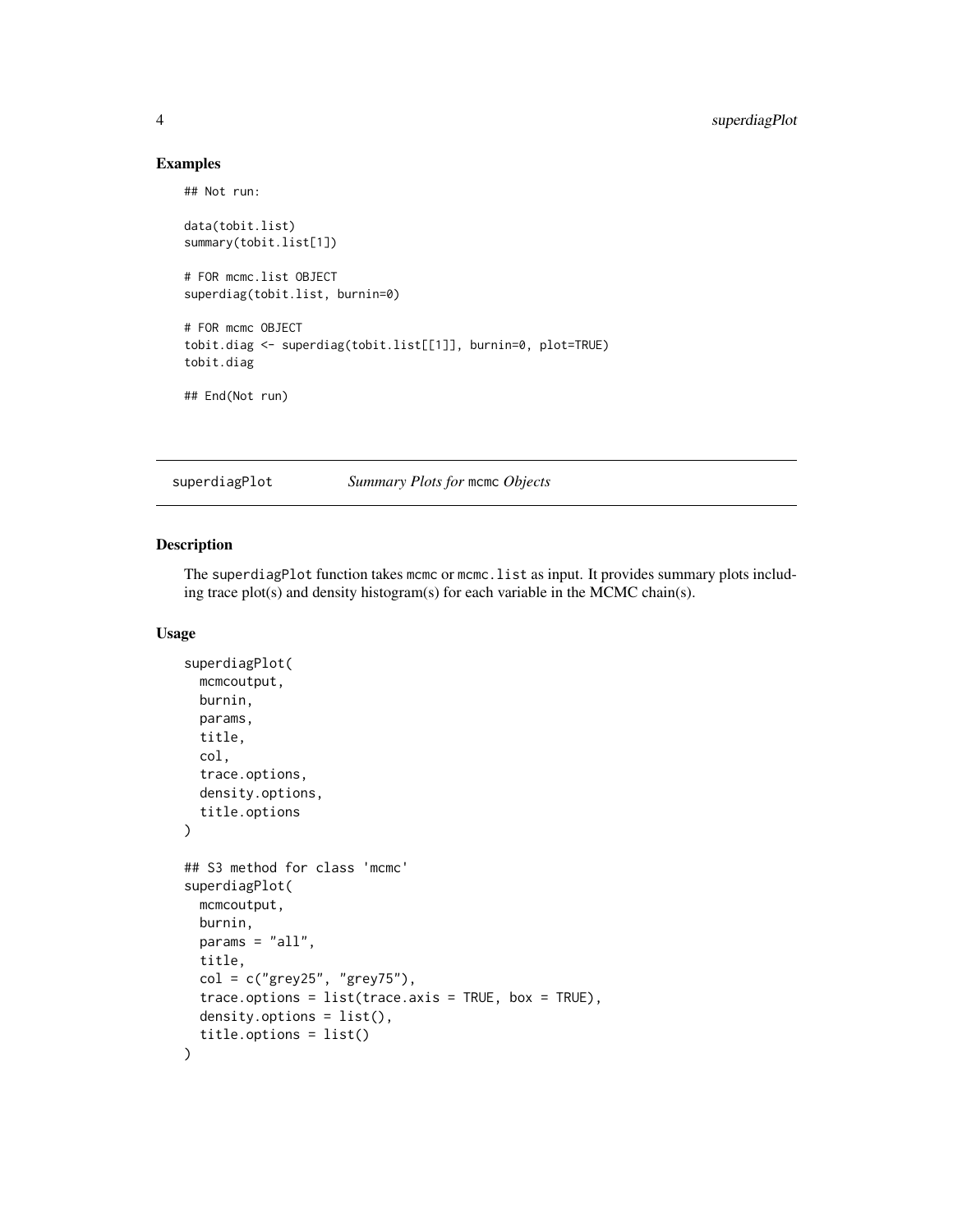```
## S3 method for class 'mcmc.list'
superdiagPlot(
 mcmcoutput,
 burnin,
 params = "all",
 title,
  col,
  trace.options = list(trace.axis = TRUE, box = TRUE),
 density.options = list(),
  title.options = list()
)
```
#### Arguments

| mcmcoutput      | A mome or mome. list object.                                                                                                                                                                                                                                                                                                                             |  |  |  |  |  |
|-----------------|----------------------------------------------------------------------------------------------------------------------------------------------------------------------------------------------------------------------------------------------------------------------------------------------------------------------------------------------------------|--|--|--|--|--|
| burnin          | The number of burn-in iterations. Defaults to half of the chain(s).                                                                                                                                                                                                                                                                                      |  |  |  |  |  |
| params          | The parameters to be summarized. Defaults to all. Users can specify a subset of<br>variables by name or index to reduce the size of plots.                                                                                                                                                                                                               |  |  |  |  |  |
| title           | A character vector specifies the title of the plot.                                                                                                                                                                                                                                                                                                      |  |  |  |  |  |
| col             | A vector or list specifies the color schemes of the plot. For mome object, the<br>default is a two-color grey scheme; Users can specify any numbers of color no<br>more than the number of variables. For mome, list object, it requires a list or<br>vector with multiple colors to examine the mixing. The default is a list of two<br>sets of colors. |  |  |  |  |  |
| trace.options   | Additional options for trace plots. It can take arguments as in plot and lines<br>functions.                                                                                                                                                                                                                                                             |  |  |  |  |  |
| density.options |                                                                                                                                                                                                                                                                                                                                                          |  |  |  |  |  |
|                 | Additional options for density histograms. It can take arguments as in hist (e.g.<br>breaks, freq, probability) and barplot functions.                                                                                                                                                                                                                   |  |  |  |  |  |
| title.options   | Additional options for title. It can take arguments as in mtext function.                                                                                                                                                                                                                                                                                |  |  |  |  |  |

#### Value

A summary plot for each variable in the MCMC chain(s).

#### See Also

#### [superdiag](#page-1-1)

#### Examples

```
## Not run:
data(tobit.list)
summary(tobit.list[1])
```
# FOR mcmc.list OBJECT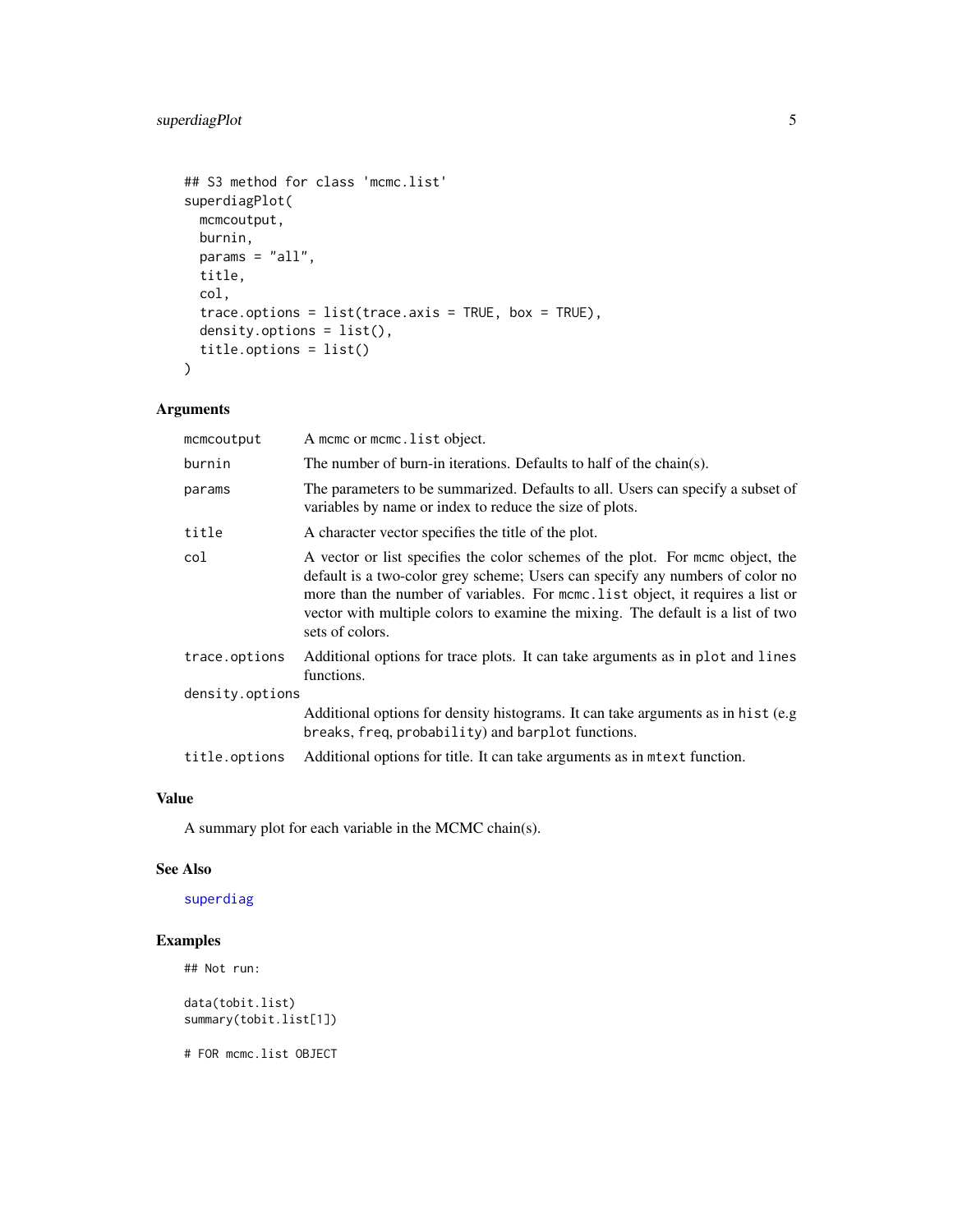<span id="page-5-0"></span>6 tobit.list

```
superdiagPlot(tobit.list, burnin=0)
# FOR mcmc OBJECT
superdiagPlot(tobit.list[[1]], burnin=0, col=c("grey25", "dodgerblue"),
 title = "Tobit Model (Chain 1)", title.options=list(cex=1.2))
## End(Not run)
```
tobit.list *Data: A* mcmc.list *from a Tobit model*

#### Description

The data is the output from a Tobit model that was estimated with MCMC techniques. The estimation was performed with five parallel chains of 50,000 iterations each and the first 40,000 iterations were discarded.

#### Details

The R code for the Gibbs sampler is available at <https://jeffgill.org/>.

#### References

Gill, Jeff. (2007). *Bayesian Methods for the Social and Behavior Sciences.* Second Edition. New York: Chapman & Hall.